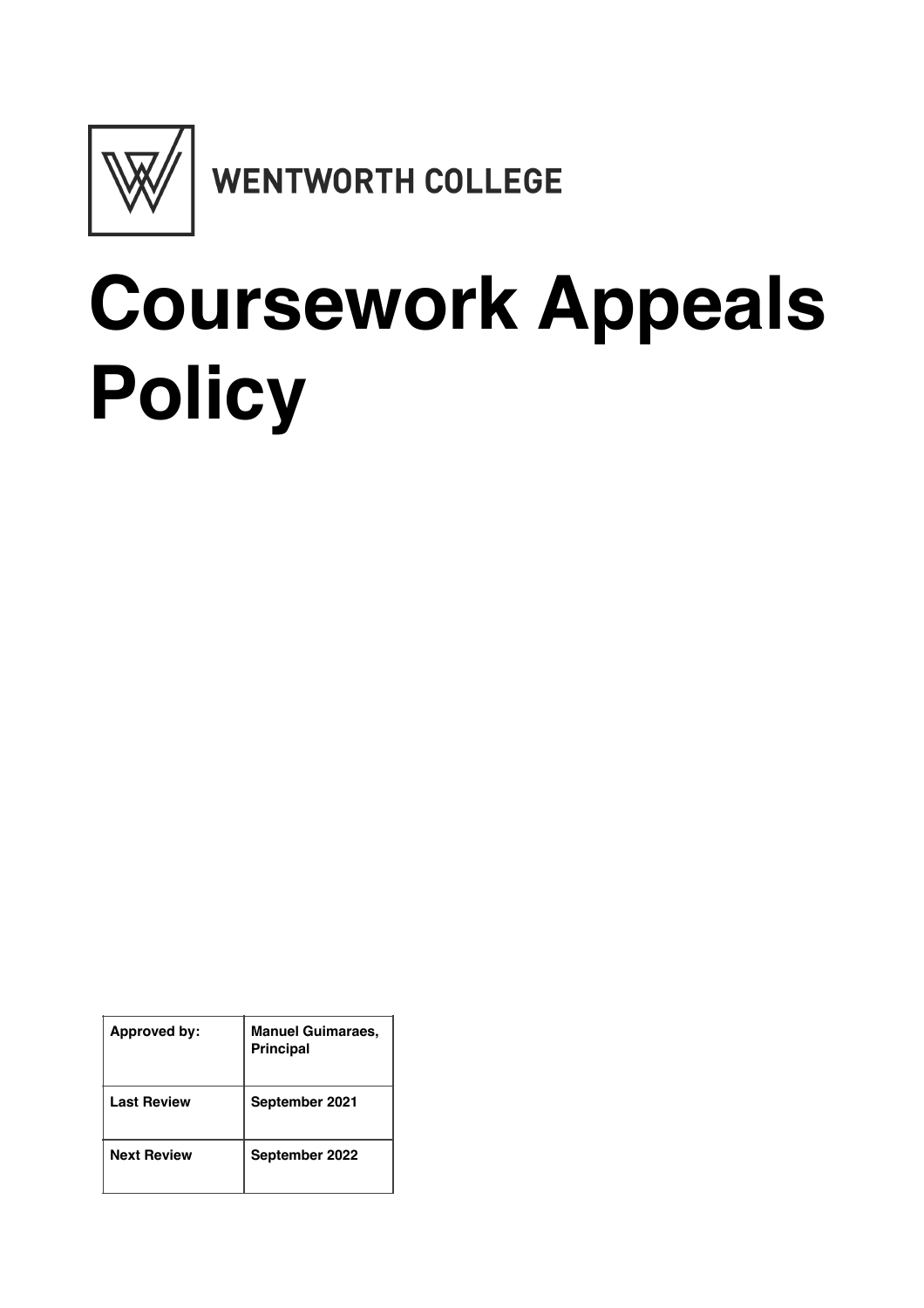## **Coursework Appeals Policy**

**Reviews of marking - centre assessed marks (GCSE controlled assessments, GCE coursework, GCE and GCSE non-examination assessments and Project qualifications)** 

Wentworth College is committed to ensuring that whenever its staff mark candidates' work this is done fairly, consistently and in accordance with the awarding body's specification and subjectspecific associated documents.

Candidates' work will be marked by staff who have appropriate knowledge, understanding and skill, and who have been trained in this activity. Wentworth College is committed to ensuring that work produced by candidates is authenticated in line with the requirements of the awarding body. Where a number of subject teachers are involved in marking candidates' work, internal moderation and standardisation will ensure consistency of marking.

- 1. Wentworth College will ensure that candidates are informed of their centre assessed marks so that they may request a review of the centre's marking before marks are submitted to the awarding body.
- 2. Wentworth College will inform candidates that they may request copies of materials to assist them in considering whether to request a review of the centre's marking of the assessment.
- 3. Wentworth College will, having received a request for copies of materials, promptly make them available to the candidate.
- 4. Wentworth College will provide candidates with sufficient time in order to allow them to review copies of materials and reach a decision.
- 5. Wentworth College will provide a clear deadline for candidates to submit a request for a review of the centre's marking. Requests will not be accepted after this deadline. Requests **must** be made in writing.
- 6. Wentworth College will allow sufficient time for the review to be carried out, to make any necessary changes to marks and to inform the candidate of the outcome, all before the awarding body's deadline.
- 7. Wentworth College will ensure that the review of marking is carried out by an assessor who has appropriate competence, has had no previous involvement in the assessment of that candidate and has no personal interest in the review.
- 8. Wentworth College will instruct the reviewer to ensure that the candidate's mark is consistent with the standard set by the centre.
- 9. Wentworth College will inform the candidate in writing of the outcome of the review of the centre's marking.